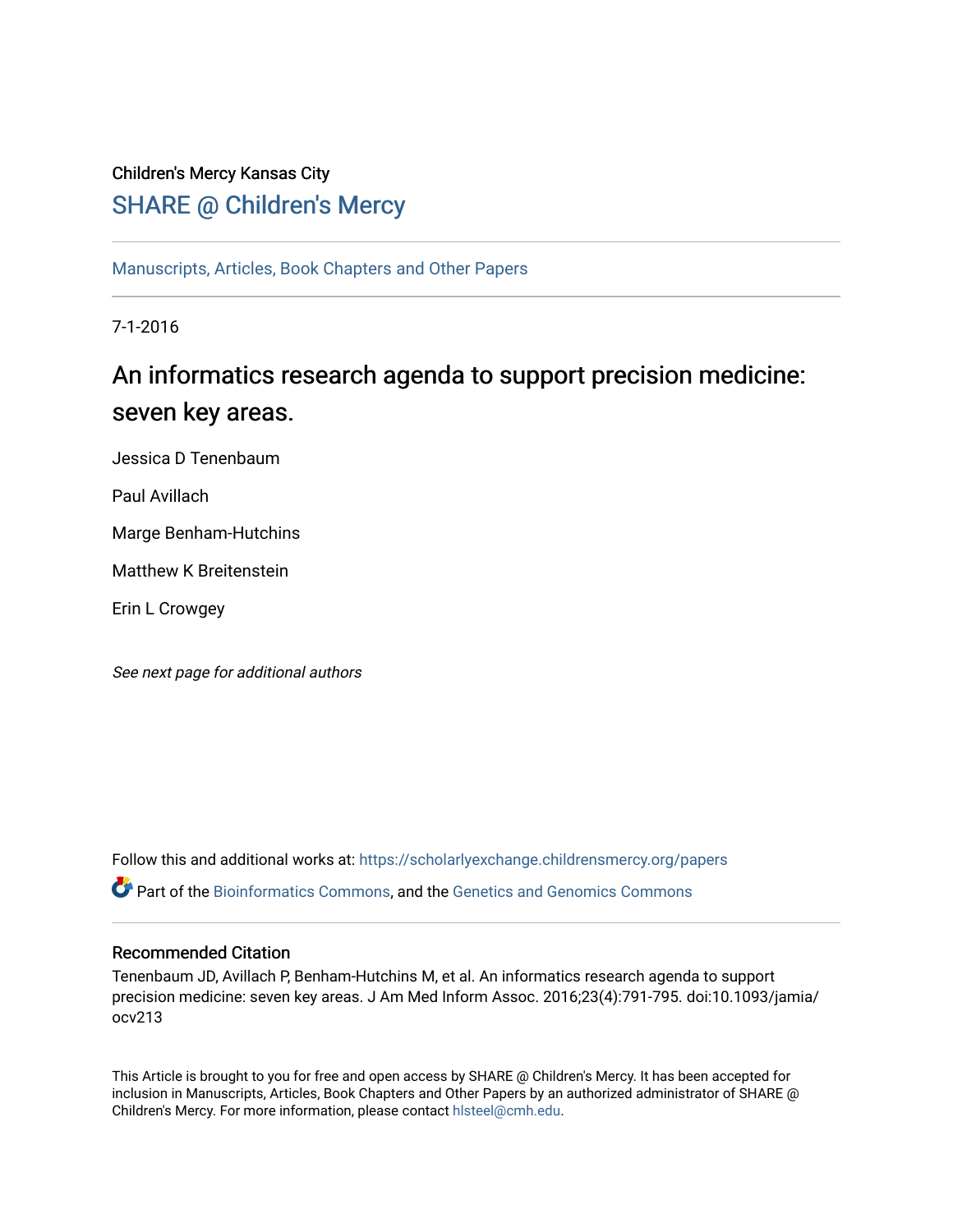## Creator(s)

Jessica D Tenenbaum, Paul Avillach, Marge Benham-Hutchins, Matthew K Breitenstein, Erin L Crowgey, Mark A Hoffman, Xia Jiang, Subha Madhavan, John E Mattison, Radhakrishnan Nagarajan, Bisakha Ray, Dmitriy Shin, Shyam Visweswaran, Zhongming Zhao, and Robert R Freimuth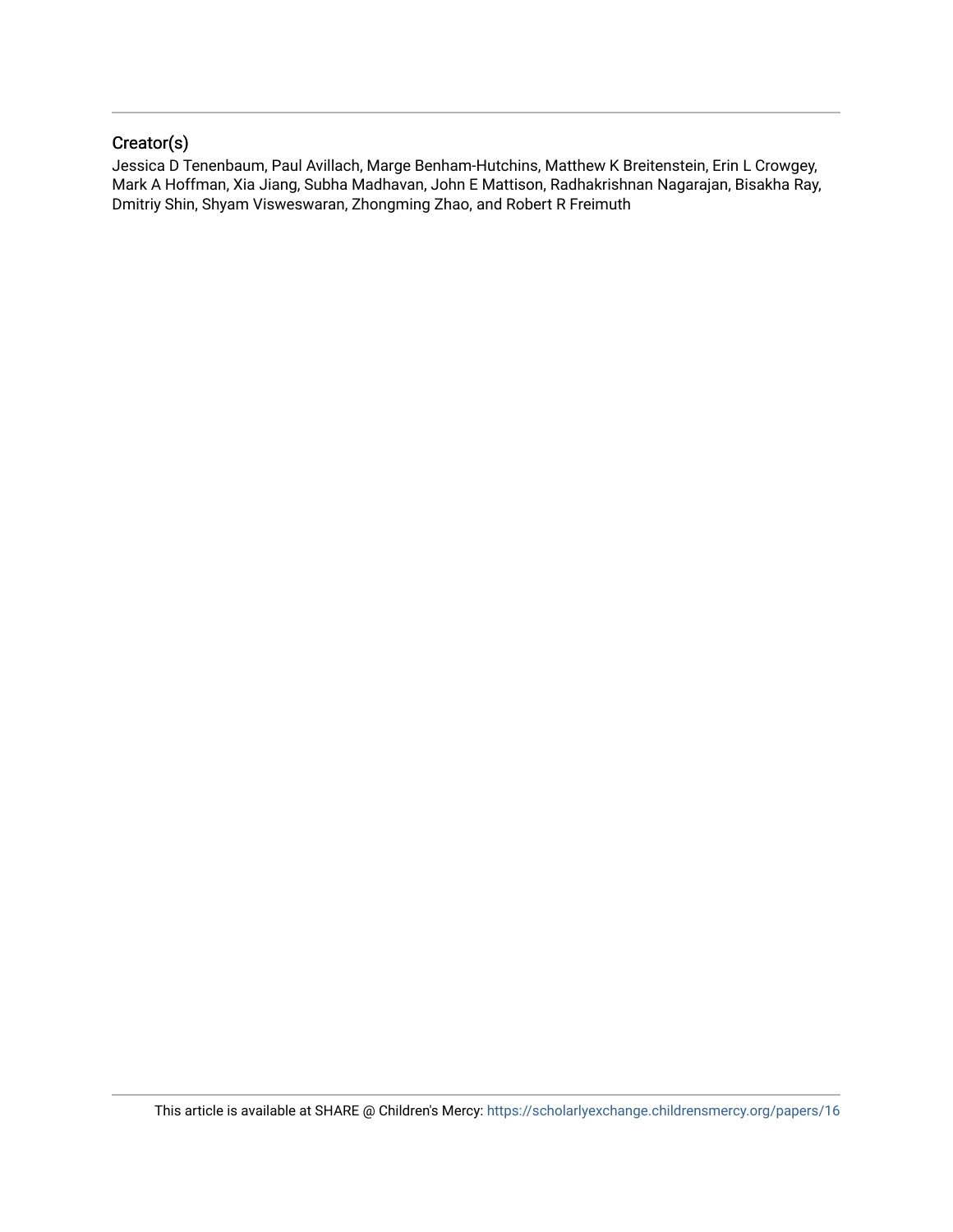# An informatics research agenda to support precision medicine: seven key areas

Jessica D Tenenbaum,<sup>1</sup> Paul Avillach,<sup>2</sup> Marge Benham-Hutchins,<sup>3</sup> Matthew K Breitenstein,<sup>4</sup> Erin L Crowgey,<sup>5</sup> Mark A Hoffman,<sup>6</sup> Xia Jiang,<sup>7</sup> Subha Madhavan,<sup>8</sup> John E Mattison,<sup>9</sup> Radhakrishnan Nagarajan,<sup>10</sup> Bisakha Ray,<sup>11</sup> Dmitriy Shin,<sup>12</sup> Shyam Visweswaran,<sup>13</sup>

 $Z$ hongming  $Z$ hao,  $14$  and Robert R Freimuth $4$ 

## ABSTRACT ....................................................................................................................................................

The recent announcement of the Precision Medicine Initiative by President Obama has brought precision medicine (PM) to the forefront for healthcare providers, researchers, regulators, innovators, and funders alike. As technologies continue to evolve and datasets grow in magnitude, a strong computational infrastructure will be essential to realize PM's vision of improved healthcare derived from personal data. In addition, informatics research and innovation affords a tremendous opportunity to drive the science underlying PM. The informatics community must lead the development of technologies and methodologies that will increase the discovery and application of biomedical knowledge through close collaboration between researchers, clinicians, and patients. This perspective highlights seven key areas that are in need of further informatics research and innovation to support the realization of PM.

....................................................................................................................................................

Keywords: precision medicine, informatics, biomarkers, data sharing

The recent announcement of the Precision Medicine (PM) Initiative by President Obama<sup>1</sup> has brought PM to the forefront for healthcare providers, researchers, regulators, and funders alike. In order for PM to be fully realized, we must move toward a Learning Healthcare System model that extends evidence-based practice to practice-based evidence by using data generated through clinical care to inform research [\(Figure 1\)](#page-3-0). $<sup>2</sup>$  $<sup>2</sup>$  $<sup>2</sup>$  The leadership and members of the American Medical</sup> Informatics Association Genomics and Translational Bioinformatics Working Group have identified seven key areas that informatics research should explore to enable PM's vision.

## PATIENTS: PAST, PRESENT, AND FUTURE

Stakeholders in the biomedical enterprise include researchers, providers, payers, and patients. But nearly everyone has been or will be a patient at some point. Patients thus are, and must remain, at the heart of the biomedical enterprise.

Key Area One: Facilitate Electronic Consent and Specimen Tracking In the era of PM, research studies produce more data than they can possibly use and, paradoxically, would benefit from more data than they can possibly generate. As genomic sequencing becomes increasingly available, using de-identified biospecimens for research becomes more nuanced[.3](#page-5-0) Research participants may be asked to give broad consent to the future use of their data and biospecimens, and to acknowledge the possible, though unlikely, prospect of sequence-based re-identification.[4,5](#page-5-0) To maximize data and biospecimen reuse while protecting study participants' privacy and adhering to their wishes, it is essential to de-velop machine-readable consent forms that enable electronic queries.<sup>[6](#page-5-0)</sup> As large biorepositories linked to electronic health records (EHRs) become more common, informatics will enable researchers to identify cohorts – both intra- and interinstitutionally – that meet their study criteria and have given the requisite consent. Proper local management of specimens and derived samples enables accurate tracking of chain of custody, sample derivations, processing/handling, and quality control – all of which are key elements of rigorous and reproducible research.<sup>[7](#page-5-0)</sup> Structured and electronically available consent forms can empower study participants by allowing them to access, review, and modify their preferences. A number of large-scale initiatives, including Sage Bionetworks, the Genetic Alliance, and the Global Alliance for Genomic Health, are making progress in this area.

RECEIVED 31 August 2015 REVISED 25 November 2015 ACCEPTED 24 December 2015 PUBLISHED ONLINE FIRST 23 April 2016

> OXFORD **IINIVERSITY PRESS**

Areas of informatics that can facilitate study participant consent and sample tracking include the development of structured consent forms and the adoption of relevant ontologies,  $6,8$  $6,8$  $6,8$  user interface design, and infrastructure to enable participant engagement after the point of enrollment. Developing an infrastructure to perform role-based distributed queries over cohorts and sample collections, such as those provided by OpenSpecimen, the Shared Health Research Information Network (SHRINE), and PopMedNet, will also be important.  $9-11$ 

## DATA TO KNOWLEDGE

The promise of PM can only be realized by aggregating (virtually or otherwise) and analyzing data from multiple sources. A recent report by the National Academy of Sciences calls for the development of an information commons (IC) that amasses medical, molecular, social, environmental, and health outcomes data for large numbers of individ-ual patients.<sup>[12](#page-5-0)</sup> The IC would be continuously updated, enable data analyses, and serve as the foundation for a knowledge base (KB) (see Key Area Five). Creating an IC would require informatics expertise to develop data standards, ensure data security, standardize processing pipelines, and establish data provenance.

Correspondence to Jessica D Tenenbaum, Box 2721, Durham, NC 27710, USA; jessie.tenenbaum@duke.edu; Tel: +1 (919) 684-7308; For numbered affiliations see end of article.

V<sup>C</sup> The Author 2016. Published by Oxford University Press on behalf of the American Medical Informatics Association.

This is an Open Access article distributed under the terms of the Creative Commons Attribution Non-Commercial License (http://creativecommons.org/licenses/by-nc/ 4.0/), which permits non-commercial re-use, distribution, and reproduction in any medium, provided the original work is properly cited. For commercial re-use, please contact journals.permissions@oup.com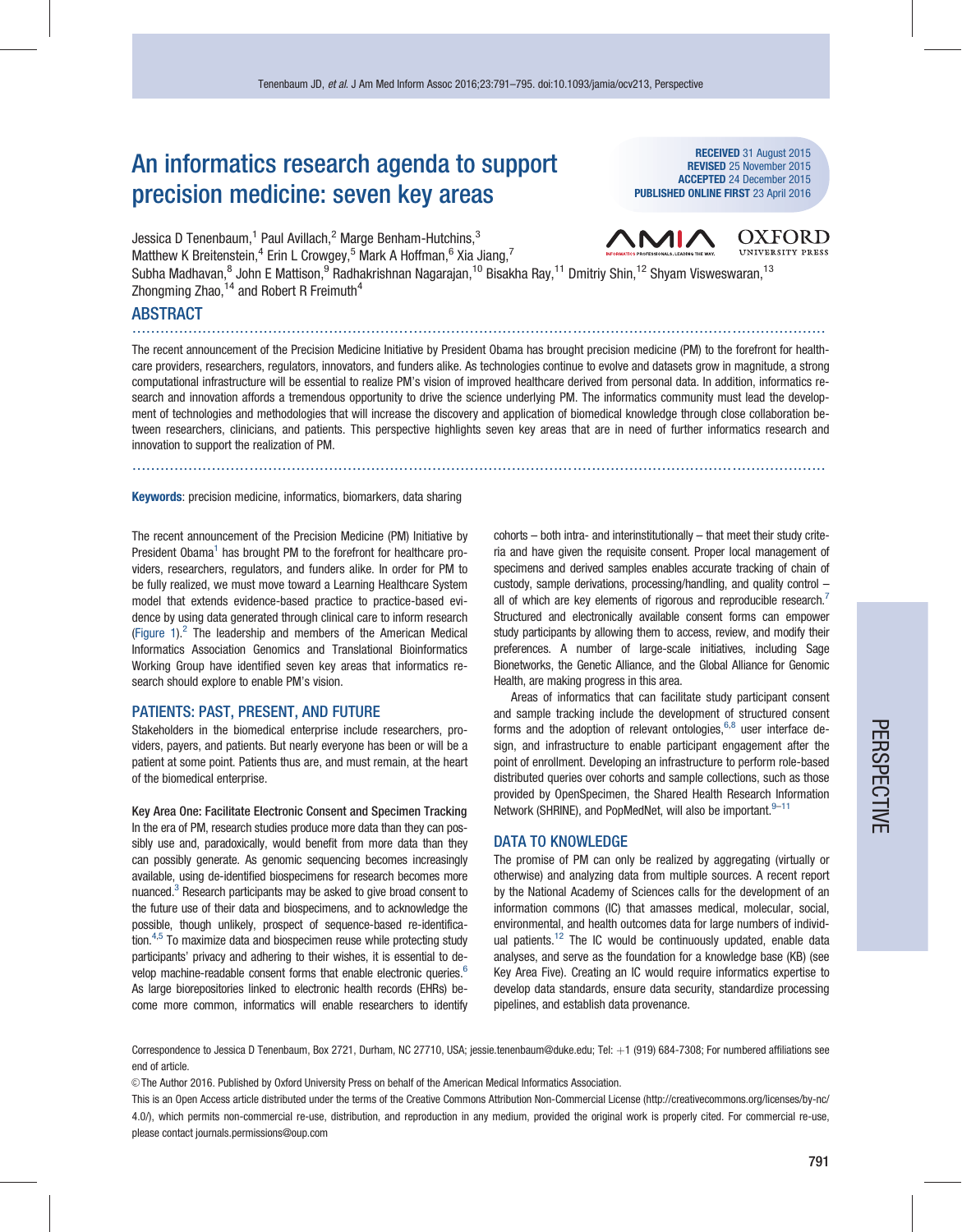<span id="page-3-0"></span>Figure 1: Informatics methodology enables precision medicine (PM) throughout the Learning Healthcare System cycle. Patients – past, present, and future – are at the beginning and end of the cycle. Both healthcare and research participation result in the generation of data. Informatics methods and tools help turn data into information, and information into knowledge. That knowledge, in turn, influences individuals' behavior and informs patient care. Informatics plays a key role in enabling each stage and transition of this cycle.



## Key Area Two: Develop, Deploy, and Adopt Data Standards to Ensure Data Privacy, Security, and Integrity, and to Facilitate Data Integration and Exchange

Transparency, reciprocity, respecting study participant preferences, data quality/integrity, and security are key to obtaining and maintaining the massive data stores needed for the advancement of  $PM<sup>13</sup>$  $PM<sup>13</sup>$  $PM<sup>13</sup>$ Data security does not mean data lock-down. Data-sharing can allow a study to proceed despite low numbers of eligible participants at any single institution, and can enable data reuse or meta-analyses. Data and metadata standards are required for data integration and exchange to be successful, but the lack of such standards or inconsistent use of existing standards are frequent barriers to this goal, especially in emergent "omics" disciplines.<sup>14</sup> Data gaps are often discovered when existing standards are adopted for other purposes. Rather than creating yet another standard, those seeking to adopt an existing standard should work with its owners to help extend its scope. Conversely, funders and standards owners should place more emphasis on outreach and education/training for potential adopters of existing data standards. A number of initiatives are working to tackle different aspects of this challenge, including BioSharing, the Center for Expanded Data Annotation and Retrieval (CEDAR), the Biomedical and Healthcare Data Discovery Index Ecosystem (bioCADDIE), and Integrating Data for Analysis, Anonymization, and Sharing (iDASH).<sup>15–[18](#page-5-0)</sup>

Although there have been significant efforts to share molecular datasets publicly, less progress has been made on sharing healthcare data. An emerging strategy is the development of clinical research networks in which EHR-derived data is stored locally, mapped to a common data model, and queried by proxy for members of a consortium or collaboration. Sharing queries rather than data resolves many of the issues that are involved in data standardization and harmonization, data governance, as well as the legal and privacy concerns surrounding other federated or aggregation models. This strategy has been adopted by initiatives such as MiniSentinel, Observational Health Data Sciences and Informatics (OHDSI), and the National Patient-Centered Clinical Research Network (PCORNet).<sup>19–[21](#page-5-0)</sup> Building on these networks to include genomic and other "omics" data, environmental data, and social data is one way forward in the development of ICs for PM.

Work on data and metadata standards should be recognized and incentivized by the organizations that use and benefit from them, including academia, industry, government regulators, and funding agencies. New methods of encrypting and sharing genomic data in a way that enables collaborative research without compromising patient privacy are needed.

### Key Area Three: Advance Methods for Biomarker Discovery and Translation

A primary goal of PM is to uncover subphenotypes defined by the distinct molecular mechanisms that underlie variations in disease mani-festations and outcomes.<sup>[12](#page-5-0)</sup> One step toward defining subphenotypes is to establish agreed-upon phenotype definitions for existing disease classifications, a surprisingly complex task. $^{22}$  $^{22}$  $^{22}$  A number of different initiatives (eg, the Electronic Medical Records and Genomics [eMERGE] Network and the National Institutes of Health [NIH] Collaboratory) are working to make phenotype definitions computationally tractable and reproducible between sites. $23,24$  $23,24$  $23,24$  Although some progress in subphenotyping has been made, new methods, including analyses of high-dimensional data,  $25$  integration of different types of data (eg, "omics," imaging, clinical, environmental), <sup>[26,27](#page-5-0)</sup> and simulating disease behaviors across multiple biological scales in space and time,  $28$  are needed to address a number of challenges.

Although molecular biomarkers can help elucidate underlying physiological mechanisms of disease, only a minority of currently known biomarkers are clinically actionable. Moreover, critical disease subtype distinctions may be impacted by nonmolecular factors, such as socioeconomic status.<sup>[29](#page-5-0)</sup> Many questions must be answered before a potentially actionable biomarker can become part of a clinical guideline and translated into practice. $30$  Information that is necessary for bridging this gap might include the functional characterization of genes and pathways related to the biomarker, the level of evidence, and data about economic feasibility. Clinical decision making regarding actionable biomarkers would be facilitated by a framework for presenting different levels of evidence regarding whether and how a molecular abnormality, genomic or otherwise, might represent a therapeutically relevant biomarker. $31,32$  Variant annotations with actionable clinical information will enable decision support systems to provide interpretable and actionable patient-specific reports.  $33-35$ 

Immediate areas for informatics research to focus on include computational phenotyping, biomarker discovery based on heterogeneous data sources, and frameworks for evaluating clinical actionability and utility.

#### Key Area Four: Implement and Enforce Protocols and Provenance

Scaling up PM requires complex processing and analytic steps applied to large, heterogeneous datasets. With so many "moving parts," there are many opportunities for errors in the analysis, interpretation, or exchange of information. It is important that both final results and intermediate steps be well documented and fully reproducible. Protocols, and deviations from them, must also be documented. Software versions, analytical parameters, and reference database builds must all be captured as readily available metadata. Although spreadsheets and documents can be useful for informal data exploration, they do not constitute an adequate data management system.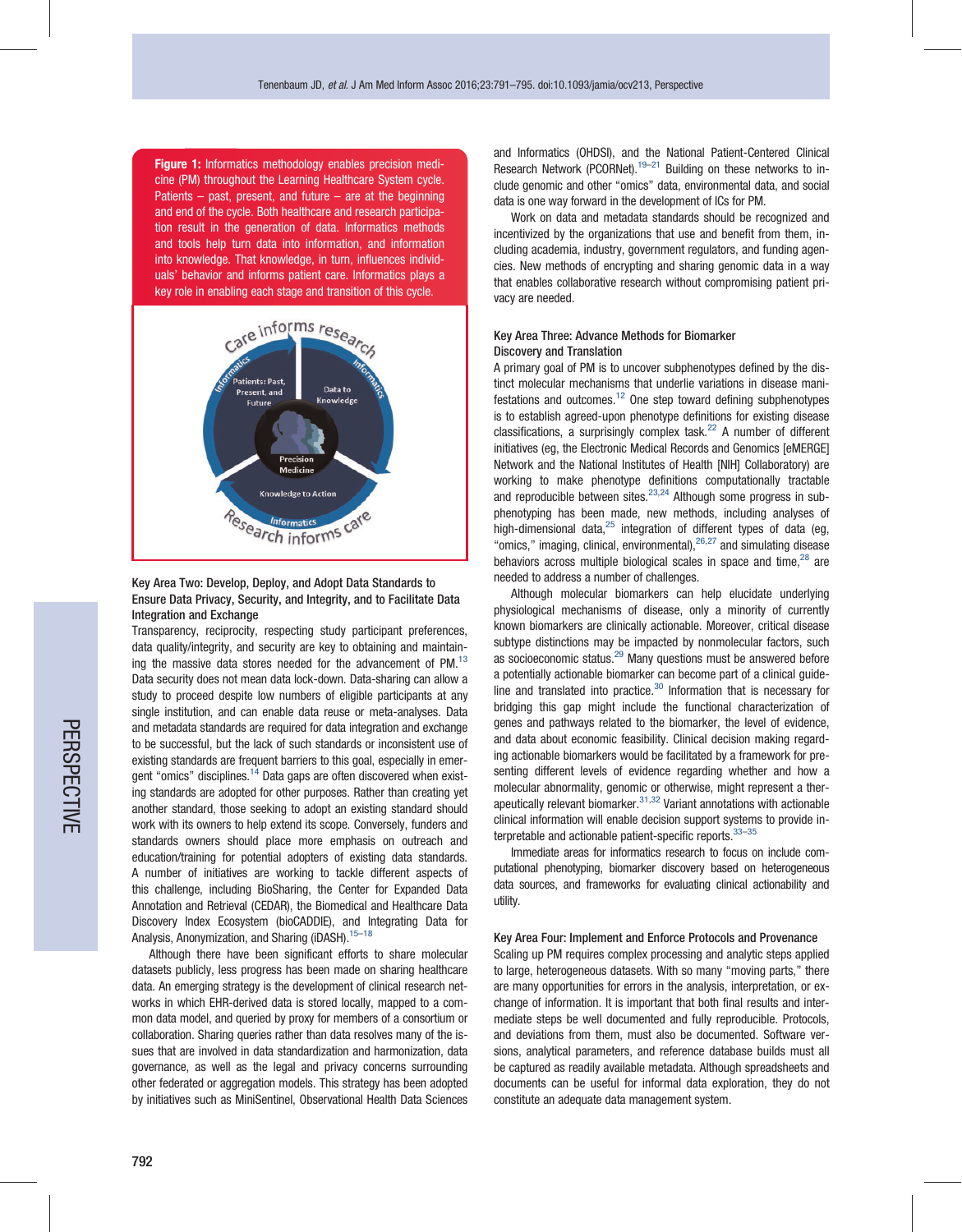Large projects often share data between groups and may last several years, during which time key personnel may change institutions. All data processing and analysis for final results should be automated and documented so that another researcher can reproduce the work without making assumptions about what was done. There are various tools that enable this approach, including Taverna, preconfigured virtual machines, and Sage Bionetworks's Synapse Platform. 36-38 Though new challenges will always require novel and innovative solutions, the adoption of standard operating procedures when appropriate will facilitate consistency and improve interoperability. In addition, policies must be enacted and enforced to ensure responsible, reproducible, and reusable science.

Processes and protocols for capturing and exchanging metadata and data provenance must be established, standardized, and widely adopted. Furthermore, this information must be considered to be as important as the primary data it describes, and funding agencies and publishers should insist that it be included with any dataset that is produced and released publicly.

## KNOWLEDGE TO ACTION

Clinical decision making requires the consolidation of PM knowledge and the development of clinical decision support tools (CDS), which, together with individual patient data, will provide actionable information at the point of care.

#### Key Area Five: Build a Precision Medicine Knowledge Base

A comprehensive KB will contain information about disease subtypes, disease risk, diagnosis, therapy, and prognosis that emerges from the ongoing analysis of data in an IC. Such a KB must be flexible, scalable, and extensible. Current KBs (eg, on genomic variants) are isolated from one another and do not support federated querying. Informatics solutions are needed for data-sharing and building a consensus on clinical interpretations of disparate, multiscale data. This KB must be machine-readable, as well as human-readable. Knowledge management technologies must enable effective ontological modeling, knowledge provenance, and new methodologies for updating and maintaining the integrated KB. Novel computational reasoning approaches must be utilized to allow efficient federated queries to be run across billions of knowledge units, enabling causal inference and decision support.

New methods and processes must be developed to organize biomedical knowledge into integrated and interconnected KBs that will enable precision diagnostics and therapeutics based on the latest genomic discoveries and clinical evidence. Such KBs must provide federated queries and flexible computational analytics capabilities tailored for use by physicians and researchers.

### Key Area Six: Enhance EHRs to Promote Precision Medicine

Commercial EHRs enable CDS for PM that is focused on information about a single gene variant. $39$  Informatics challenges for CDS include integrating next generation CDS with PM KBs to provide genomebased risk predictions, prognoses, and drug dosing at the point of care, as well as representing discrete genomic findings and interpretations in a machine-readable format (vs a free-text pathologist or geneticist report). Masys et al. $40$  proposed a framework for integrating genome-level data (stored external to the EHR) in which decision support systems are implemented through the EHR. EHRs will need to better aggregate and display patient information in order to allow users to view the heterogeneous data available for each patient, and EHRs will also need to structure and visually display the aggregated knowledge about each patient. Open interfaces that facilitate modular development of genomic CDSs outside of monolithic EHR vendor systems, enabling unencumbered parallel innovation/evolution of each element, should be provided.

EHR systems must provide standards-based programming interfaces that enable the integration of external data and knowledge sources as well as the development of tools that support custom workflows, novel analytics, data visualization, and data aggregation. The informatics community must partner with EHR vendors to author use cases and develop interfaces, such that both parties benefit from the collaboration.

#### Key Area Seven: Facilitate Consumer Engagement

PM includes more than the medical care administered in a provider's office. Most of the population spends far more time outside of the doctor's office than in it. PM will require explicit acknowledgement of this fact as well as deeper consumer participation, which will involve making consumers aware of their own ongoing health status and engaging them in healthcare decision making. It will also involve collecting more information about a person's environment and lifestyle choices between visits to the doctor – eg, activity level, nutrition information, exposure, and sleep patterns – and incorporating that information into targeted therapeutic and preventive treatments.

Consumer access to genetic testing will increase as providerordered and direct-to-consumer genetic tests become more comprehensive and less expensive. Along with the recent announcement from 23andMe that the company will once again offer health-related information and Ancestry's launch of AncestryHealth $41$  comes the increased importance of ensuring that consumers understand basic genetic principles and the implications of genetic testing, of trust in the accuracy of genetic tests, and of understanding of how these results, together with family history, will influence treatment decisions.

User-friendly interfaces for the collection, visualization, and integration of consumer data with healthcare information will be key to realizing the potential value of nontraditional data sources. Standards for new consumer data types, as well as patient engagement around ethical, legal, and social issues, will also be important.

## **CONCLUSIONS**

The emergence of PM as a priority in biomedical research and healthcare emphasizes the importance of informatics' contributions to PM. This brief overview highlights essential research directions for both informatics researchers and funding organizations.

## ACKNOWLEDGEMENTS

The authors thank our colleagues in the Genomics and Translational Bioinformatics Working Group. Their contributions to discussions online, during formal Working Group meetings, and in casual encounters, both at our home institutions and at annual conferences, have helped shape our thoughts and perspectives as reflected in this manuscript. We also thank Joseph Romano, Peggy Peissig, Carolyn Petersen, Li Lang, and Alexis B. Carter, who participated in early discussions of these ideas. Finally, we thank the reviewers, whose insightful questions and thoughtful suggestions helped to significantly improve the manuscript.

### **CONTRIBUTORS**

All authors contributed to overall intellectual content and specific sections of writing. JDT and RRF edited the manuscript for coherence.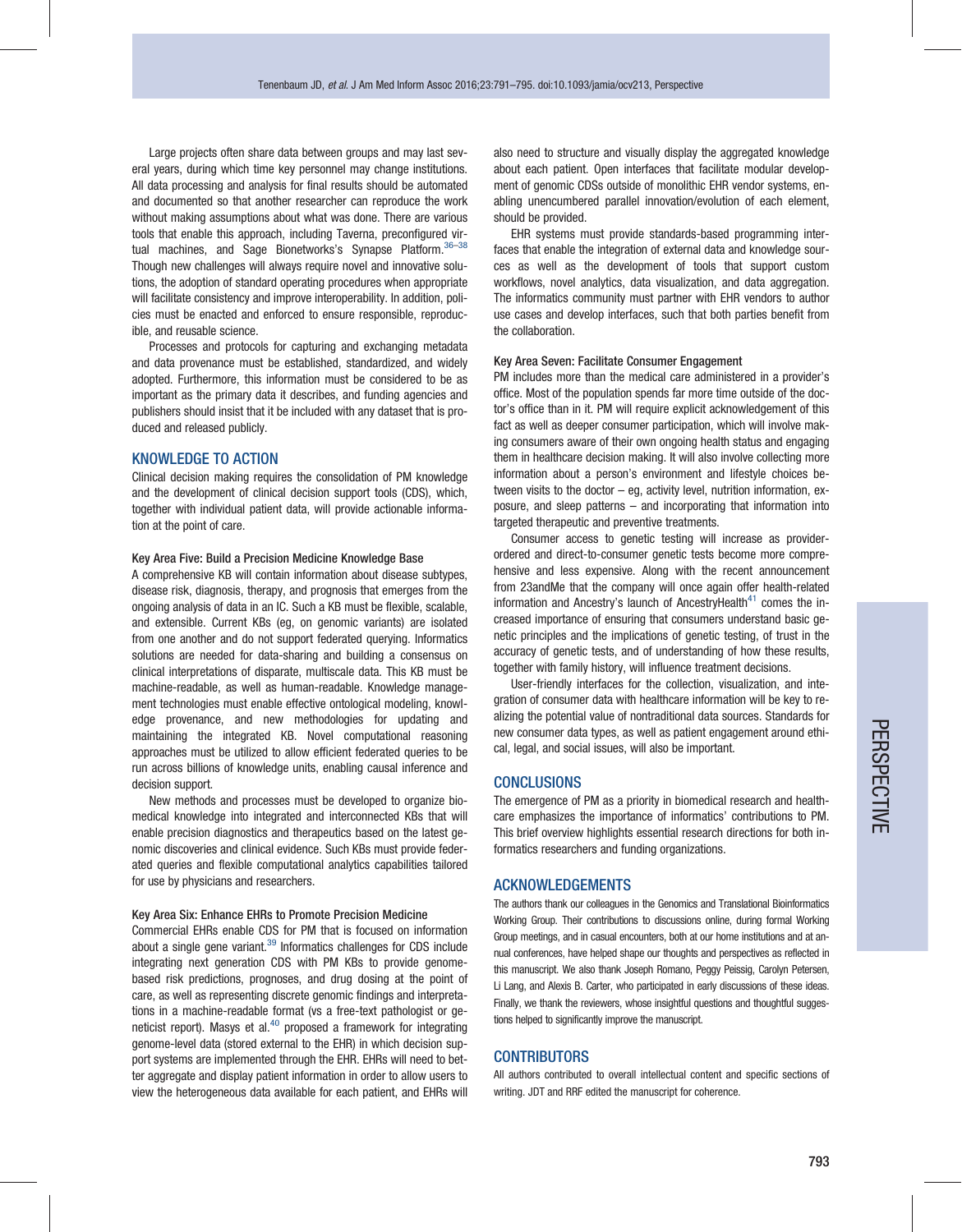## <span id="page-5-0"></span>FUNDING

This work was funded in part by NIGMS U19 GM61388 (the Pharmacogenomics Research Network) (RRF), NCATS UL1-TR001117 (JDT), U19-GM61388-13 and R25-CA092049 (MKB), and NLM R01-LM012095 (SV), NLM R01-LM011177 (ZZ), R00-LM010822 and R01-LM011663 (XJ), Delaware INBRE #P20 GM103446 (EC), NCATS UL1-TR000117 (RN), NCI P30-CA51008, NCATS UL1-TR001409 (SM). The content is solely the responsibility of the authors and does not necessarily represent the official views of the funding agencies.

## COMPETING INTERESTS

P.A. is a paid consultant for Claritas Genomics.

## REFERENCES

- 1. Collins FS, Varmus H. A new initiative on precision medicine. New Engl J Med. 2015;372(9):793–795.
- 2. Califf RM, Platt R. Embedding cardiovascular research into practice. JAMA. 2013 Nov 20;310(9):2037–8.
- 3. Kulynych J, Greely H. Every patient a subject: when personalized medicine, genomic research, and privacy collide. Slate.com. 30 December 2014.
- 4. Hudson KL, Collins FS. Bringing the Common Rule into the 21st Century. N Engl J Med. 2015 Dec 10;373(24):2293–2296.
- 5. Gymrek M, McGuire AL, Golan D, et al. Identifying personal genomes by surname inference. Science. 2013;339(6117):321–324.
- 6. Grando Maria Adela, Boxwala Aziz, Schwab Richard, et al. Ontological approach for the management of informed consent permissions. In Healthcare Informatics, Imaging and Systems Biology (HISB), 2012 IEEE Second International Conference on. IEEE; 2012.
- 7. Brochhausen M, Fransson MN, Kanaskar NV, et al. Developing a semantically rich ontology for the biobank-administration domain. J Biomed Semantics. 2013;4(1):23.
- Zheng J, Stoeckert C, Brochhausen M. Ontology for Biobanking. 2014. <https://github.com/biobanking/biobanking>. Accessed 25 October 2015.
- 9. McIntosh LD, Sharma MK, Mulvihill D, et al. caTissue suite to OpenSpecimen: developing an extensible, open source, web-based biobanking management system. J Biomed Inform. 2015.
- 10. Weber GM, Murphy SN, McMurry AJ, et al. The Shared Health Research Information Network (SHRINE): a prototype federated query tool for clinical data repositories. J Am Med Inform Assoc. 2009;16(5):624–630.
- 11. McGlynn EA, Lieu TA, Durham ML, et al. Developing a data infrastructure for a learning health system: the PORTAL network. J Am Med Inform Assoc. 2014;21(4):596–601.
- 12. National Research Council Committee on a Framework for Developing a New Taxonomy of Disease. Toward precision medicine: building a knowledge network for biomedical research and a new taxonomy of disease. US: National Academies Press; 2011.
- 13. Whitehouse. Precision medicine initiative: proposed privacy and trust principles. 2015.
- 14. Tenenbaum JD, Sansone SA, Haendel M. A sea of standards for omics data: sink or swim? J Am Med Inform Assoc. 2014;21(2):200–203.
- 15. Field D, Sansone S, Delong EF, et al. Meeting Report: BioSharing at ISMB 2010. Stand Genomic Sci. 2010;3(3):254–258.
- 16. Ohno-Machado L, Alter G, Fore I, et al. Biomedical and healthCAre Data Discovery Index Ecosystem. [https://biocaddie.org.](https://biocaddie.org) Accessed 25, October 2015.
- 17. Jiang X, Zhao Y, Wang X, et al. A community assessment of privacy preserving techniques for human genomes. BMC Med Inform Decis Mak. 2014;14(Suppl 1):S1.
- 18. Musen MA, Bean CA, Cheung KH, et al. The center for expanded data annotation and retrieval. J Am Med Inform Assoc. 2015;22(6):1148–1152.
- 19. Curtis LH, Weiner MG, Boudreau DM, et al. Design considerations, architecture, and use of the Mini-Sentinel distributed data system. Pharmacoepidemiol Drug Saf. 2012;21(Suppl 1):23–31.
- 20. Collins FS, Hudson K L, Briggs JP, et al. PCORnet: turning a dream into reality. J Am Med Inform Assoc. 2014;21(4):576–577.
- 21. Hripcsak G, Duke JD, Shah NH, et al. Observational Health Data Sciences and Informatics (OHDSI): opportunities for observational researchers. Stud Health Technol Inform. 2015;216:574–578.
- 22. Richesson RL, Rusincovitch SA, Wixted D, et al. A comparison of phenotype definitions for diabetes mellitus. J Am Med Inform Assoc. 2013;20(e2):e319–e326.
- 23. Newton KM, Peissig PL, Kho AN, et al. Validation of electronic medical record-based phenotyping algorithms: results and lessons learned from the eMERGE network. J Am Med Inform Assoc. 2013;20(e1):e147–e154.
- 24. Richesson RL, Hammond WE, Nahm M, et al. Electronic health records based phenotyping in next-generation clinical trials: a perspective from the NIH Health Care Systems Collaboratory. J Am Med Inform Assoc. 2013;20(e2):e226–e231.
- 25. Fernald GH, Capriotti E, Daneshjou R, et al. Bioinformatics challenges for personalized medicine. Bioinformatics. 2011;27(13):1741–1748.
- 26. Ritchie MD, Holzinger ER, Li R, et al. Methods of integrating data to uncover genotype-phenotype interactions. Nat Rev Genet. 2015;16(2):85–97.
- 27. Li L, Wei-Yi C, Benjamin SG, et al. Identification of type 2 diabetes subgroups through topological analysis of patient similarity. Sci Transl Med. 2015;7(311):311ra174–311ra174.
- 28. Deisboeck TS, Wang Z, Macklin P, et al. Multiscale cancer modeling. Annu Rev Biomed Eng. 2011;13:127–155.
- 29. Bradley CJ, Given CW, Roberts C. Race, socioeconomic status, and breast cancer treatment and survival. J Natl Cancer Inst. 2002;94(7):490–496.
- 30. Lander ES. Cutting the Gordian helix regulating genomic testing in the era of precision medicine. N Engl J Med. 2015;372(13):1185–1186.
- 31. Chen K, Meric-Bernstam F, Zhao H, et al. Clinical actionability enhanced through deep targeted sequencing of solid tumors. Clin Chem. 2015;61(3): 544–553.
- 32. Vidwans SJ, Turski ML, Janku F, et al. A framework for genomic biomarker actionability and its use in clinical decision making. Oncoscience. 2014;1(10):614–623.
- 33. Dorschner MO, Amendola LM, Shirts BH, et al. Refining the structure and content of clinical genomic reports. Am J Med Genet C Semin Med Genet. 2014;166C(1):85–92.
- 34. Rehm HL, Berg JS, Brooks LD, et al. ClinGen the Clinical Genome Resource. N Engl J Med. 2015;372(23):2235–2242.
- 35. Richards S, Aziz N, Bale S, et al. Standards and guidelines for the interpretation of sequence variants: a joint consensus recommendation of the American College of Medical Genetics and Genomics and the Association for Molecular Pathology. Genet Med. 2015;17(5):405–424.
- 36. Wolstencroft K, Haines R, Fellows D, et al. The Taverna workflow suite: designing and executing workflows of Web Services on the desktop, web or in the cloud. Nucleic Acids Res. 2013;41(Web Server issue):W557–W561.
- 37. Omberg L, Ellrott K, Yuan Y, et al. Enabling transparent and collaborative computational analysis of 12 tumor types within The Cancer Genome Atlas. Nat Genet. 2013;45(10):1121–1126.
- 38. Dudley JT, Butte AJ. In silico research in the era of cloud computing. Nat Biotechnol. 2010;28(11):1181–1185.
- 39. Crews KR, Hicks JK, Pui CH, et al. Pharmacogenomics and individualized medicine: translating science into practice. Clin Pharmacol Ther. 2012;92(4):467–475.
- 40. Masys DR, Jarvik GP, Abernethy NF, et al. Technical desiderata for the integration of genomic data into Electronic Health Records. J Biomed Inform. 2012;45(3):419–422.
- 41. Ancestry. AncestryHealth. 2015. <https://health.ancestry.com>. Accessed 24, November 2015.